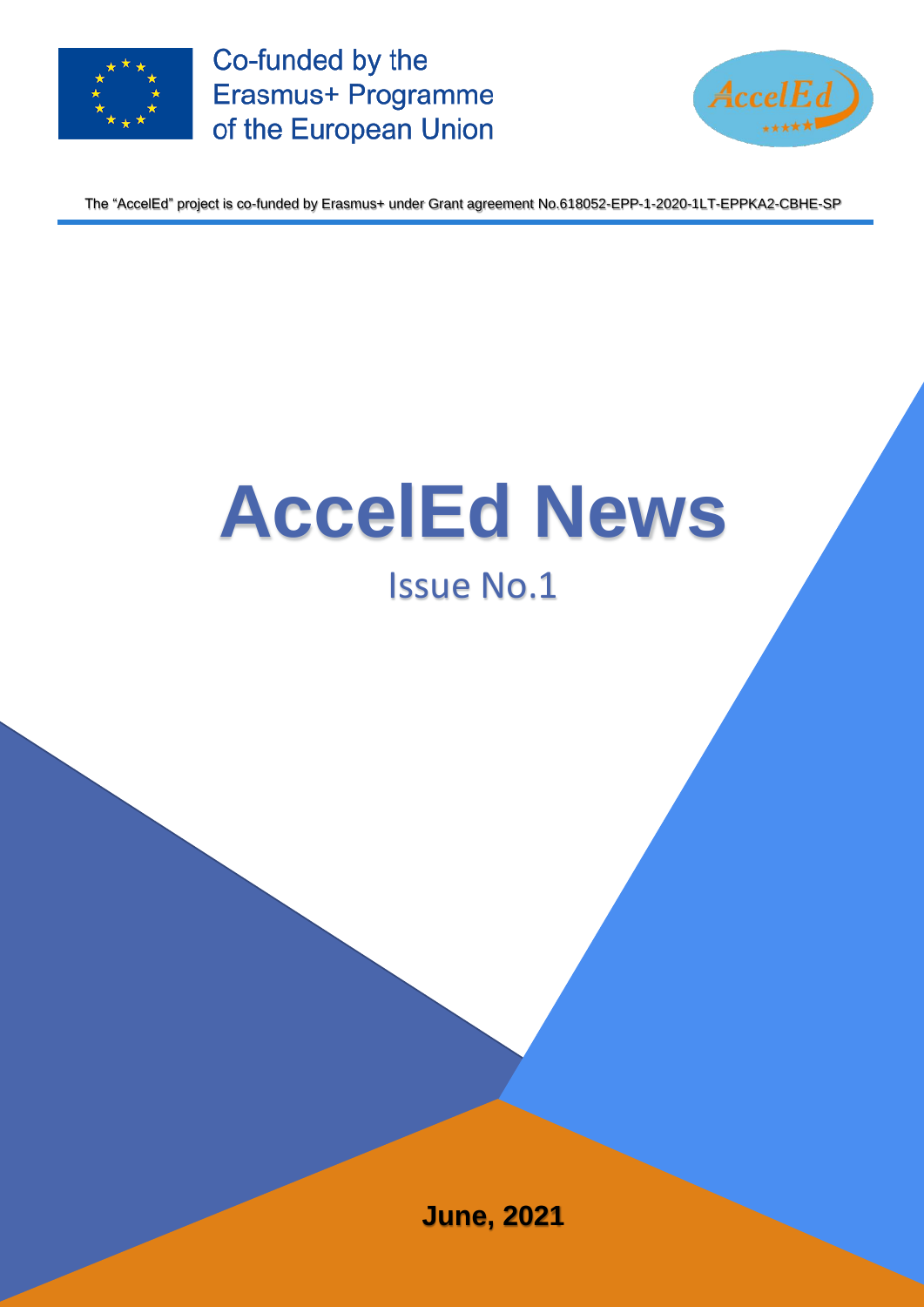# **AccelEd** / Issue 1 1





Project coordinator, Dean of Nursing Faculty of the Lithuanian University of Health Sciences, Kaunas, Lithuania

I sincerely welcome and proudly introduce a new strategic project "Accelerating Master and PhD level nursing education development in the higher education system in Kazakhstan" (AccelEd). As a coordinator of this project, our university and whole management team feel big responsibility and commitment. The project's duration is three years, but already now we believe in its success. I would like express my gratitude to all partners who are contributing to the implementation of this significant project, who will share their good practices and disseminate the accumulated knowledge and who will accumulate shared experiences. I am confident that these three years will be full of challenges, discoveries and achievements. Special thanks to my whole team and special wish for success to all project participants.



#### **Johana Heikkilä**

Project leader in partner institution, Senior advisor at JAMK University of Applied Sciences, Jyväskylä, Finland

#### Dear Colleagues!

It is a privilege to be one of the European University partners in the AccelEd project continuing the collaborative development of nursing education and science in Kazakhstan. The collaboration between the practical health care and the universities is the essence in developing nursing practice, education and science. Contemporary nursing research provides so much empirical evidence to solve the practical clinical problems of nursing. It is universities that are the key in translating this evidence to practice. I am looking forward to cocreating new tools and methods applicable in Kazakhstan in this project together with Kazakhstani and European colleagues! Keep safe and healthy! I wish us success in all our endeavors for nursing!



#### **Zhanar Bukeyeva**

Project coordinator, Director of the Department for Academic Work of the NJSC "Astana Medical University", Nur-Sultan, Kazakhstan

Dear friends! The 2020-2021 academic year is full of various events in the life of the international and medical community. Among these events is the start of the AccelEd project, the purpose of which is to strengthen the role of nurses in the health care system of Kazakhstan, as well as to contribute to the development of nursing science.

Let me, on behalf of the staff of Astana Medical University and on my own behalf, congratulate the project participants and the editors of the AccelEd newsletter for their joint efforts to promote nursing education and science.

We hope that the younger generation, using such opportunities, will apply the knowledge gained in the framework of an educational project to improve nursing in their future activities.

I wish you fruitful work, success and achievement of your goals!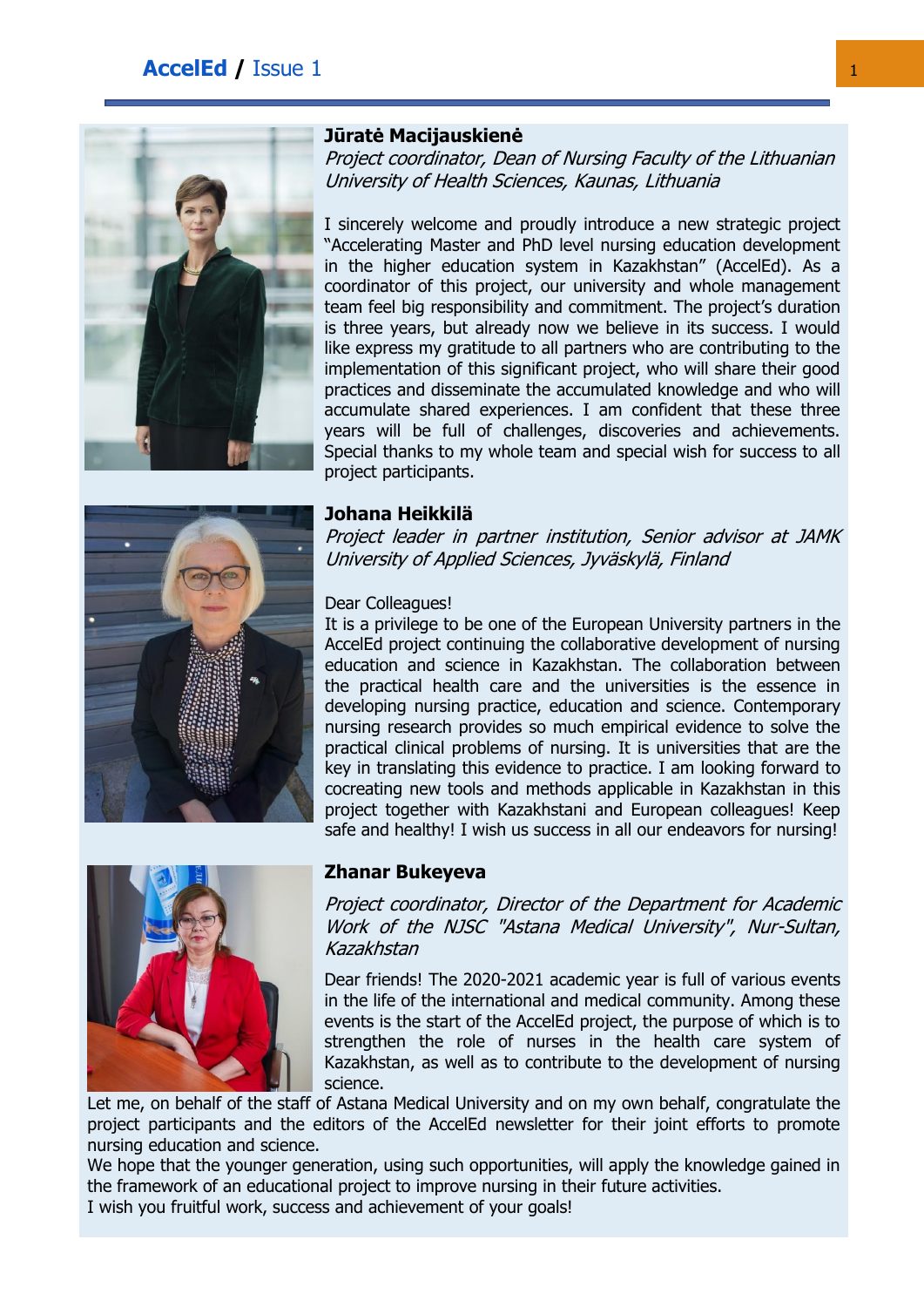# **Happy World Healthcare Worker Day!**



We are glad to congratulate healthcare workers on their professional holiday and thank all for their great services and hard work. Nurses have a key role in this service, too. Without them, the work of medical institutions would not be possible, because nurses' fragile shoulders withstand all the hardships given to them by fate and profession! We should not forget that in the fight against the coronavirus pandemic, healthcare workers, including nurses, put all their experience and professionalism, their best personal qualities into their work.

On this significant day, we sincerely congratulate workers of healthcare field and wish them strong health, full energy, endless happiness and big prosperity, good luck and success in your work!

Best regards, AccelEd team

# **Content**

| The new Global Strategy for Nursing and Midwifery $-$<br>new opportunities for strengthening the role of Nurses 3 |  |
|-------------------------------------------------------------------------------------------------------------------|--|
|                                                                                                                   |  |
|                                                                                                                   |  |
|                                                                                                                   |  |
|                                                                                                                   |  |
|                                                                                                                   |  |
|                                                                                                                   |  |
|                                                                                                                   |  |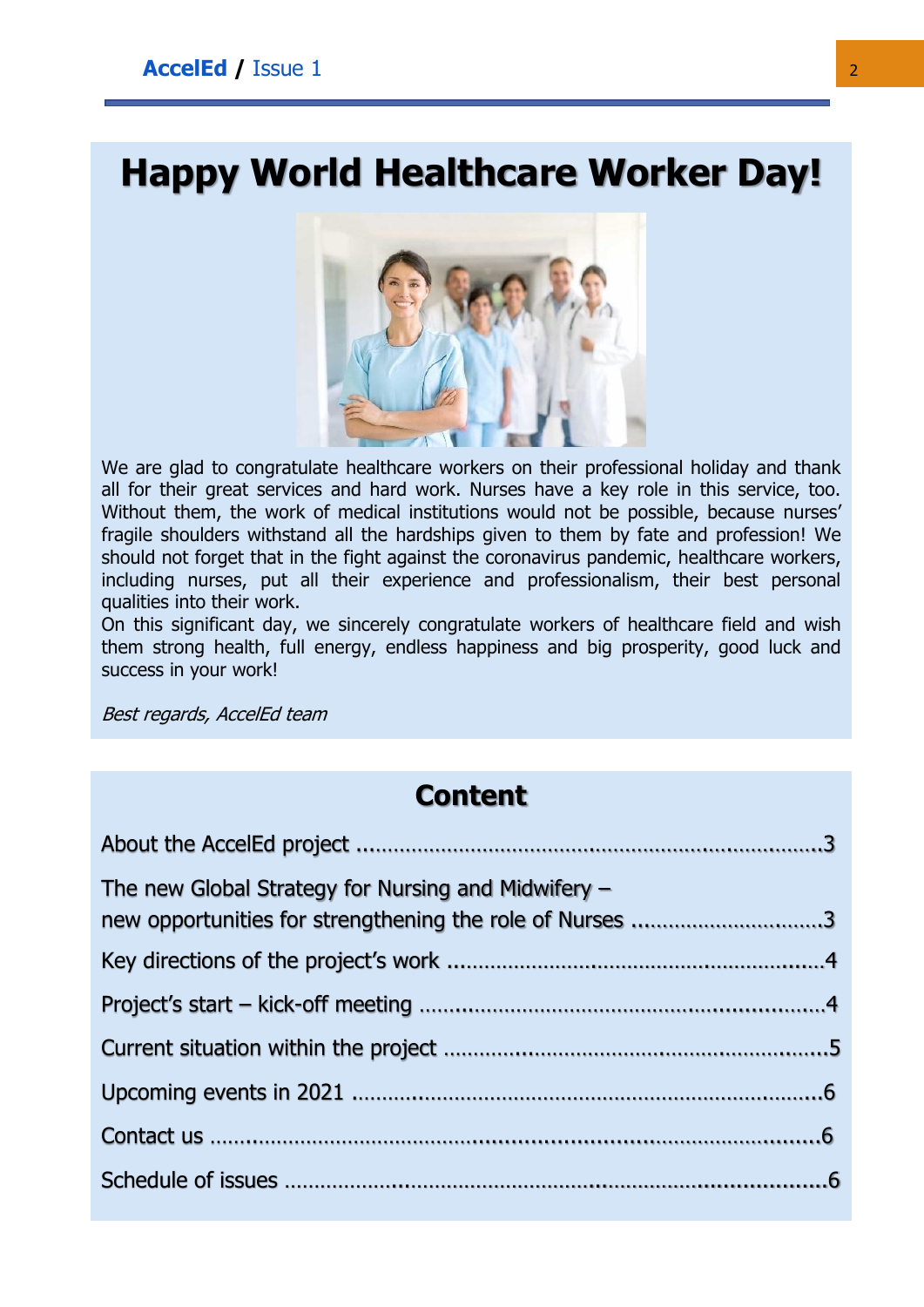**About the AccelEd project**



The project "Accelerating Master and PhD level Nursing Education Development in the Higher Education System in Kazakhstan – AccelEd" seeks to reform nursing science and research in higher education system of Kazakhstan, focusing on modernization of governance, management and functioning of healthcare and physical-sciences-related higher education practices in Kazakhstan.

Modernization in the framework of AccelEd means improvement of governance, planning, service quality assurance, internationalization and wider recognition of nursing education on Master and PhD level, as well as contribution to the lifelong learning promotion in nursing field. As a structural project, AccelEd will be implemented with assistance of the ministries responsible for healthcare and education, to ensure sustainability of actions and incorporation of them into the following operational plans of the Republic of Kazakhstan.

A set of aims and objectives of the AccelEd project was shaped based on the challenges on nursing higher education and specific needs of the project target groups. Wide range of national, local and international stakeholders, including academic staff and policy makers, were engaged in feasibility of the project proposal, therefore ensuring the aims and objectives are reachable and relevant for the national context in Kazakhstan. Thus, the general project goal to strengthen nursing education on Master level and establishing and launching PhD nursing science in Kazakhstan through changes in policy, legal framework and institutional structures correspond to the strategic interests of the Republic of Kazakhstan and meet the needs expressed by the specialists who are involved in the nursing education, research and clinical practice.

## **The new Global Strategy for Nursing and Midwifery – new opportunities for strengthening the role of Nurses**

The relevance of the AccelEd project can be highly substantiated by the adoption of the new Global Strategy for Nursing and Midwifery by WHO in the World Health Assembly on June 2, 2021, and conferences (round tables, meetings) calling for improving the role of Nursing.

The Strategy for Nursing and Midwifery 2021- 2025 sets out policy priorities that could help countries ensure that midwives and nurses optimally contribute to achieving universal health coverage and other population health goals. Totally, these strategic directions are education, jobs, leadership and service delivery, which are based on the health labor market:

**Education Strategic Direction:** Midwife and nurse graduates match or surpass health system demand and have the requisite knowledge and competencies, and attitudes to meet national health priorities.

**Jobs Strategic Direction:** Increase the availability of health workers by sustainably creating nursing and midwifery jobs, effectively recruiting and retaining midwives and nurses, and ethically managing international mobility and migration.

**Leadership Strategic Direction:** Increase the proportion and authority of midwives and nurses in senior health and academic positions and continually develop the next generation of nursing and midwifery leaders.

**Service Delivery Strategic Direction:** Midwives and nurses work to the full extent of their education and training in safe and supportive service delivery environments.

Each direction includes several policy priorities. You can get acquainted with the full document by the **[link](https://cdn.who.int/media/docs/default-source/health-workforce/who_strategic-directions-for-nursing-and-midwifery-2021-2025.pdf?sfvrsn=a5ffe81f_5&download=true)**.

Thus, for Kazakhstan, development of the nursing system means its development at all levels of education, monitoring of education quality at the level of international standards, introduction of nursing job positions in accordance with the level of education into practice. Along with the reform of nursing education, it's important to support nursing organizational structures, redistribution and clear delineation of functional responsibilities, empower nurses to act according to the gained competencies and strengthen the associations uniting nurses.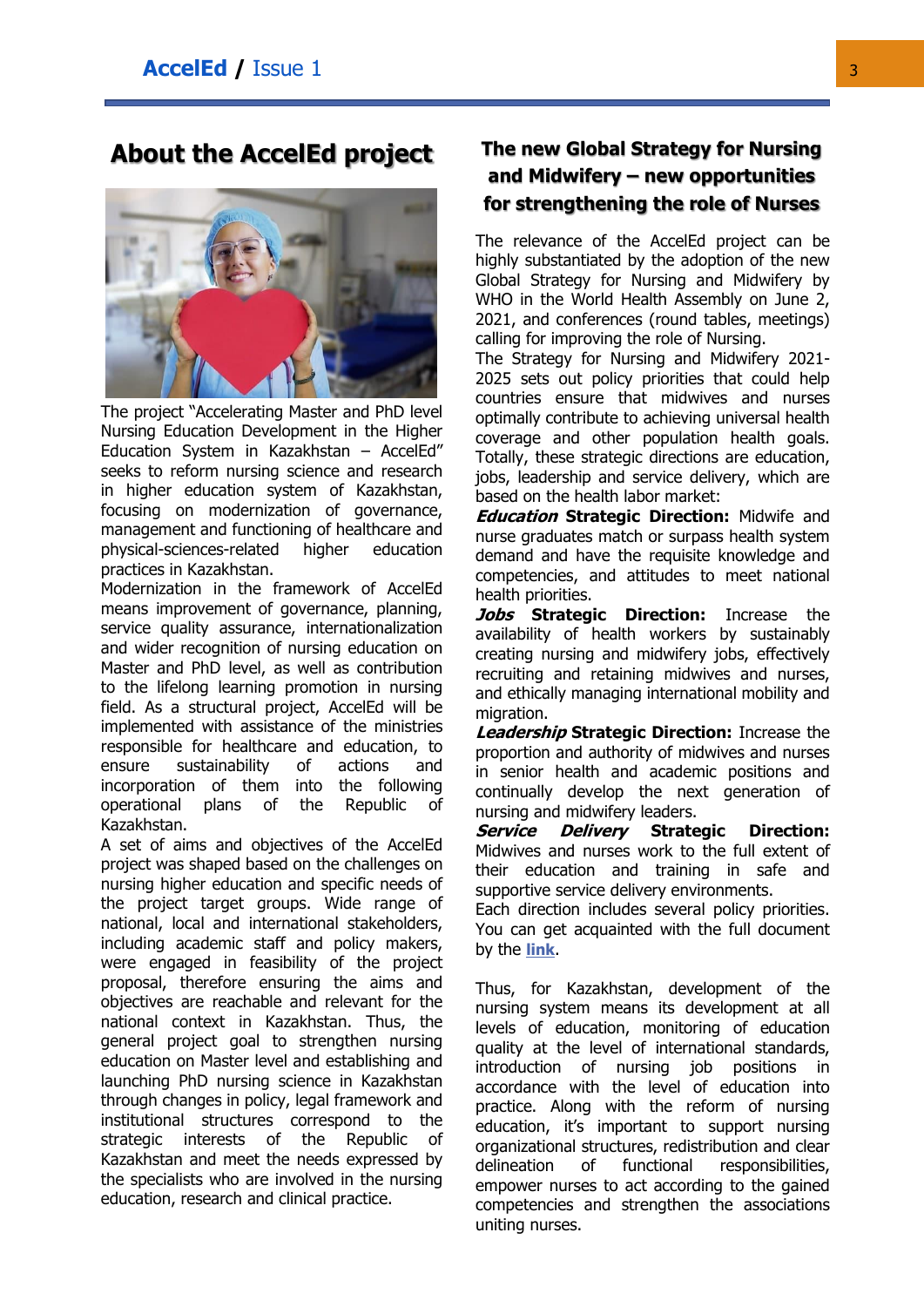# **Key directions of the project's work**

In order to reach the main aim, the project is moving in four directions:

**1) Strengthening nursing science in Kazakhstan through the capacity building of teaching staff based on contemporary issues in global nursing (WP 2.1 (WP – Work Package)**.

AccelEd intends to develop competencies of nursing faculty members to ensure smooth implementation of three cycles of Bolognatype reforms in education, and will enact the trinity of the education, practice and research of nursing in the country.

**Responsible partners:** Åbo Akademi University and Astana Medical University.

**2) Joining the broader international community of nursing researchers to build the capacity of nursing faculty in research methodologies (WP 2.2)**.

Best European practices and methodologies are to be transferred for applying them by the teachers of nursing research (peer-learning, counselling and internship experiences).

**Responsible partners:** Lithuanian University of Health Sciences and Nazarbayev University Medical School.

**3) Creating sustainable structures and systematic processes for cooperation in nursing research between medical universities and healthcare institutions to foster evidence-based nursing (WP 2.3)**.

New approaches and tools are to be introduced to the project target groups in order to facilitate creation of sustainable continuation and application of nursing education and research to practical innovation development in healthcare system.

**Responsible partners:** JAMK University of Applied Sciences and Karaganda Medical University.

**4) Initiating structural and institutional changes in managing Master and PhD level nursing education and quality assurance of post graduate education in nursing according to best European practices (WP2.4)**.

Activities carried out by the project address improvement of quality assurance system in nursing Master and PhD level education, developing competence in nursing research

and final theses development and setting clear guidelines for graduates and evaluators of nursing faculties of KZ medical universities.

**Responsible partners:** Utrecht University Medical Centre, S. Asfendiyarov Kazakh National Medical University.

For strengthening the role of nurses in healthcare system of Kazakhstan, progress and results of the project will be promoted among appropriate target groups (**WP4**). Stakeholders of nursing science will be approached and encouraged to apply the experiences developed by the AccelEd project in teaching of nursing science and research, as well as developing policy framework for the benefit of nurses as significant element of healthcare services' modernization. clinical practice, but also in teaching and research work.

**WP1, WP3** and **WP5** – manage and control activities within the project in order to assure their quality.

**Project's start – kick-off** 



In order to launch the AccelEd project, on January 11-13 and February 10, 12, 2021, a two-sessional online kick-off meeting was held. At the meeting, the Kazakh and European partners discussed the project's objectives related to modern challenges in the field of Nursing, innovations in Nursing, new prospects for students in this specialty and practicing nurses.

In view of the COVID-19 pandemic, the event took place on the ZOOM platform, having assembled more than 150 people: lawmakers, academic staff, doctoral, master's and bachelor's students, nurse practitioners and representatives of public associations. The meeting was attended by representatives of the National Office of the Erasmus+ Program, WHO, the Ministry of Education and Science of the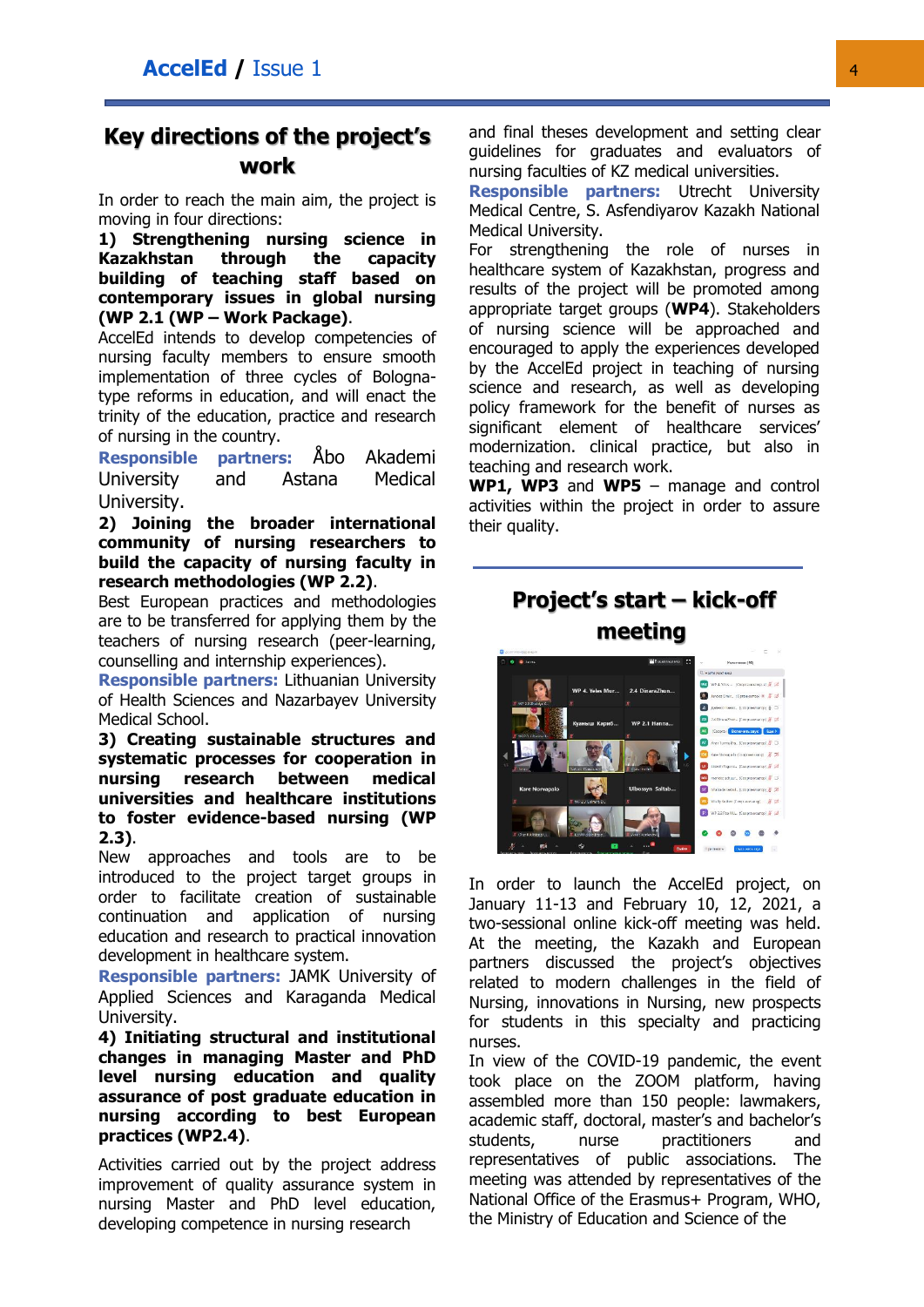Republic of Kazakhstan, the Ministry of Health of the Republic of Kazakhstan, the Republican Center for Health Development, the "Paryz" Nursing Association, JAMK University of Applied Sciences, Lithuanian University of Health Sciences, University Medical Centre Utrecht, Abo Akademi University, Astana Medical University, S. Asfendiayrov Kazakh National Medical University, Karaganda Medical University, South Kazakhstan Medical Academy, Nazarbayev University School of Medicine.

# **Current situation within the project**

Thanks to workshops, seminars and internships within the framework of the project, master's and doctoral students, teachers will be able to expand their knowledge and scientific cognition of their activities. Science has always played an important role in promoting resource efficiency and finding new methodologies and development tools. In this regard, nursing science should also develop in the right direction, as it is an important component in the search for possible ways to ensure the sustainable development of the medical field.

#### **WP 2.3: A lot has been happening!**

A lot has been happening! First, we benchmarked the best European practices on collaboration between universities and healthcare organizations focusing specifically on master and doctoral levels of nursing education. Prior to that we conducted a literature review which revealed numerous of international practices on academic-healthcare collaboration. We also analyzed the current state of nursing research collaboration between Kazakh medical universities with regional HCF.



After the final seminar on benchmarking, recommendations on collaboration were finalized and their adaptability to Kazakh society was discussed.

Secondly, we organized the JBI Comprehensive

Systematic Review Curriculum (CSRTP) training program for 25 academic staff and 6 PhD students of Kazakh medical universities, upon completion they will possess skills and knowledge to conduct reliable systematic reviews of various types of evidence to provide the most compelling evidence for decisionmaking or clinical recommendation into Kazakh healthcare.

As for autumn 2021 activities, we are planning to organize online webinars for Kazakh nursing personnel to discuss burning nursing topics that are debated in workplaces now. The purpose is also to discuss how to implement recommended collaborative structures and practices.

Last activity in autumn is a master class on "Theory of service design in healthcare (nursing services) development" held in Karaganda in 06.12-10.12.2021 where burning nursing topics and current clinical issues will be raised and discussed. Doing so participants learn modern methodology for developing nursing services based on the perspective of clients and in collaboration with practitioners and end users.

We will be glad to see colleagues from practical healthcare and representatives of the academic sphere of medical universities in Kazakhstan among the participants.

**WP 2.4: The master-class "Benchmarking of international best practices in managing the work of nursing faculties, cooperation in organizing PhD educational programs and assessing Master's and PhD theses"**



In WP 2.4 the first Masterclass (MC) which includes five days, took place from May 14 till June 1, 2021. The MC aimed to benchmark international best practices in management of nursing faculties in organizing PhD education, assessment of Master and PhD thesis and national and international collaboration. A group of 30 participants was invited to take